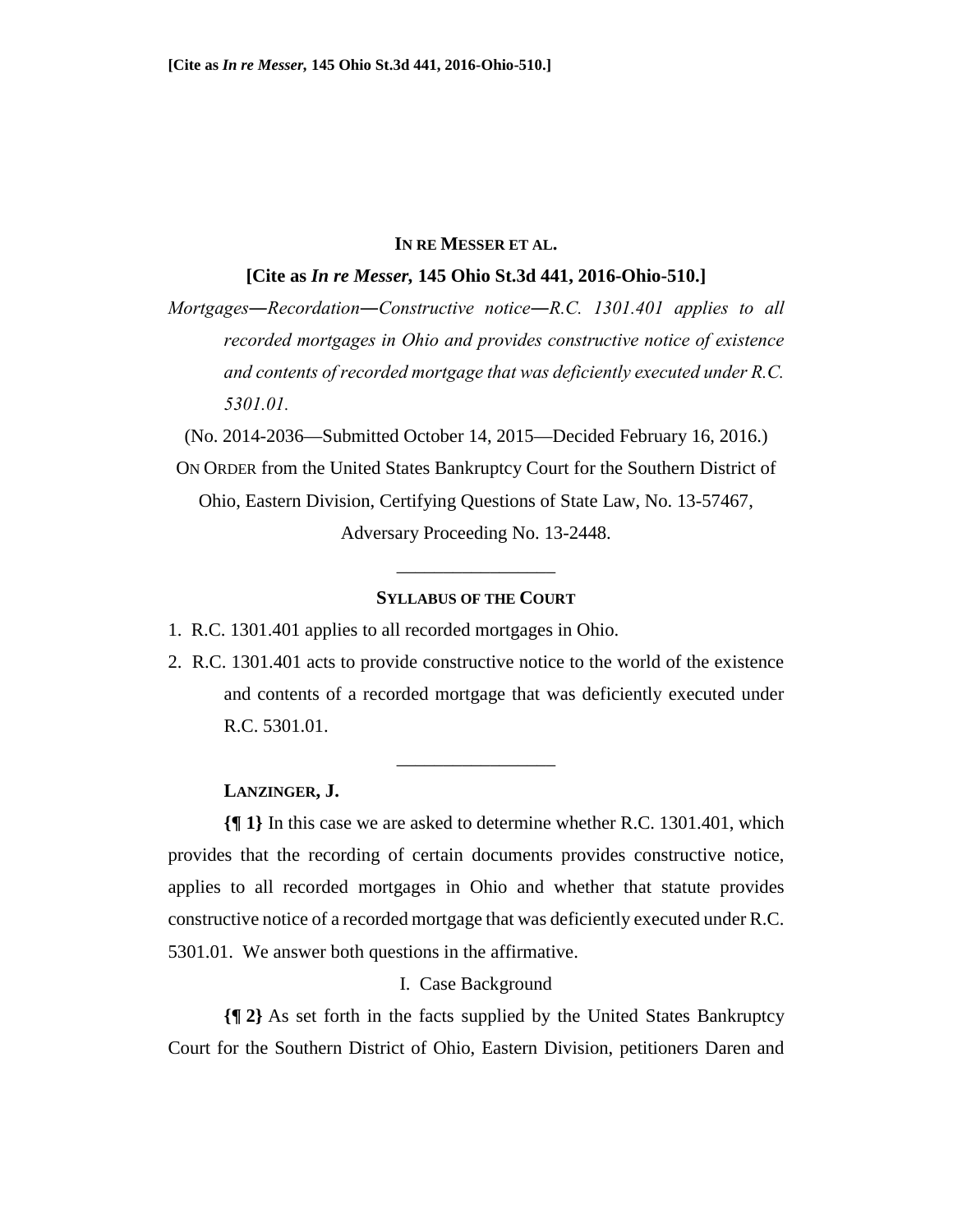Angela Messer executed a promissory note and mortgage on November 26, 2007, in favor of Mortgage Electronic Registrations Systems, Inc., in which the notary acknowledgment on the mortgage was left blank, providing no indication as to whether the Messers executed the mortgage in front of a notary. On December 4, 2007, the mortgage was recorded with the Franklin County Recorder with the notary section incomplete. In 2013, all interest in the mortgage was assigned to respondent JP Morgan Chase Bank, NA ("JP Morgan").

**{¶ 3}** The Messers later initiated a Chapter 13 bankruptcy and then commenced an adversary proceeding asking to avoid the mortgage as defectively executed under R.C. 5301.01. The bankruptcy court determined that its interpretation of R.C. 1301.401 would be dispositive in this case, but found no interpretation of that provision by any court. It accordingly certified to this court questions of state law concerning whether R.C. 1301.401 has an effect on the case.

**{¶ 4}** We agreed to answer the two questions of state law certified by the bankruptcy court:

1. Does O.R.C § 1301.401 apply to all recorded mortgages in Ohio?

2. Does O.R.C. § 1301.401 act to provide constructive notice to the world of a recorded mortgage that was deficiently executed under O.R.C. § 5301.01?

141 Ohio St.3d 1452, 2015-Ohio-239, 23 N.E.3d 1194.

## II. Analysis

**{¶ 5}** Because resolution of this case depends upon the clear language of the relevant statutes, our analysis begins by looking at that language. R.C. 5301.01(A) sets forth the requirements for a mortgage in Ohio. It states: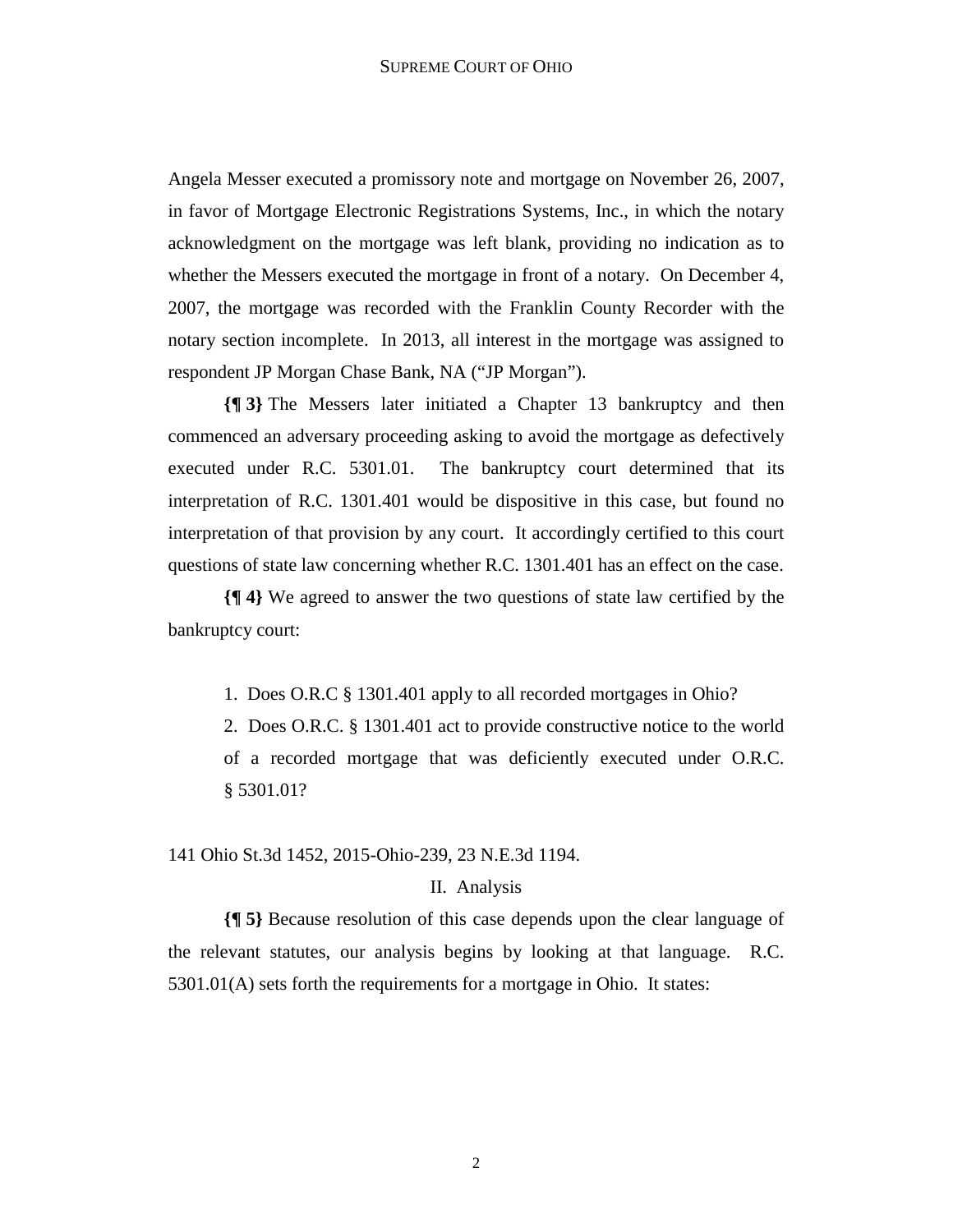A \* \* \* mortgage \* \* \* shall be signed by the \* \* \* mortgagor \* \* \*. The signing shall be acknowledged by the \* \* \* mortgagor \* \* \* before a judge or clerk of a court of record in this state, or a county auditor, county engineer, notary public, or mayor, who shall certify the acknowledgement and subscribe the official's name to the certificate of the acknowledgment.

**{¶ 6}** R.C. 1301.401 provides that the recording of certain documents provides constructive notice:

(B) *The recording with any county recorder of any document* described in division (A)(1) of this section \* \* \* *shall be constructive notice* to the whole world *of the existence and contents* of [the] document as a public record and of any transaction referred to in that public record, including, but not limited to, any transfer, conveyance, or assignment reflected in that record.

(C) Any person contesting the validity or effectiveness of any transaction referred to in a public record is considered to have discovered that public record and any transaction referred to in the record as of the time that the record was first \* \* \* tendered to a county recorder for recording.

(Emphasis added.) R.C. 1301.401(B) refers to "any document described in division  $(A)(1)$ " of that statute. R.C. 1301.401 $(A)(1)$  names "[a]ny document described or referred to" in R.C. 317.08. Included among the documents listed in R.C. 317.08 are "[m]ortgages, including amendments, supplements, modifications, and extensions of mortgages, or other instruments of writing by which lands, tenements,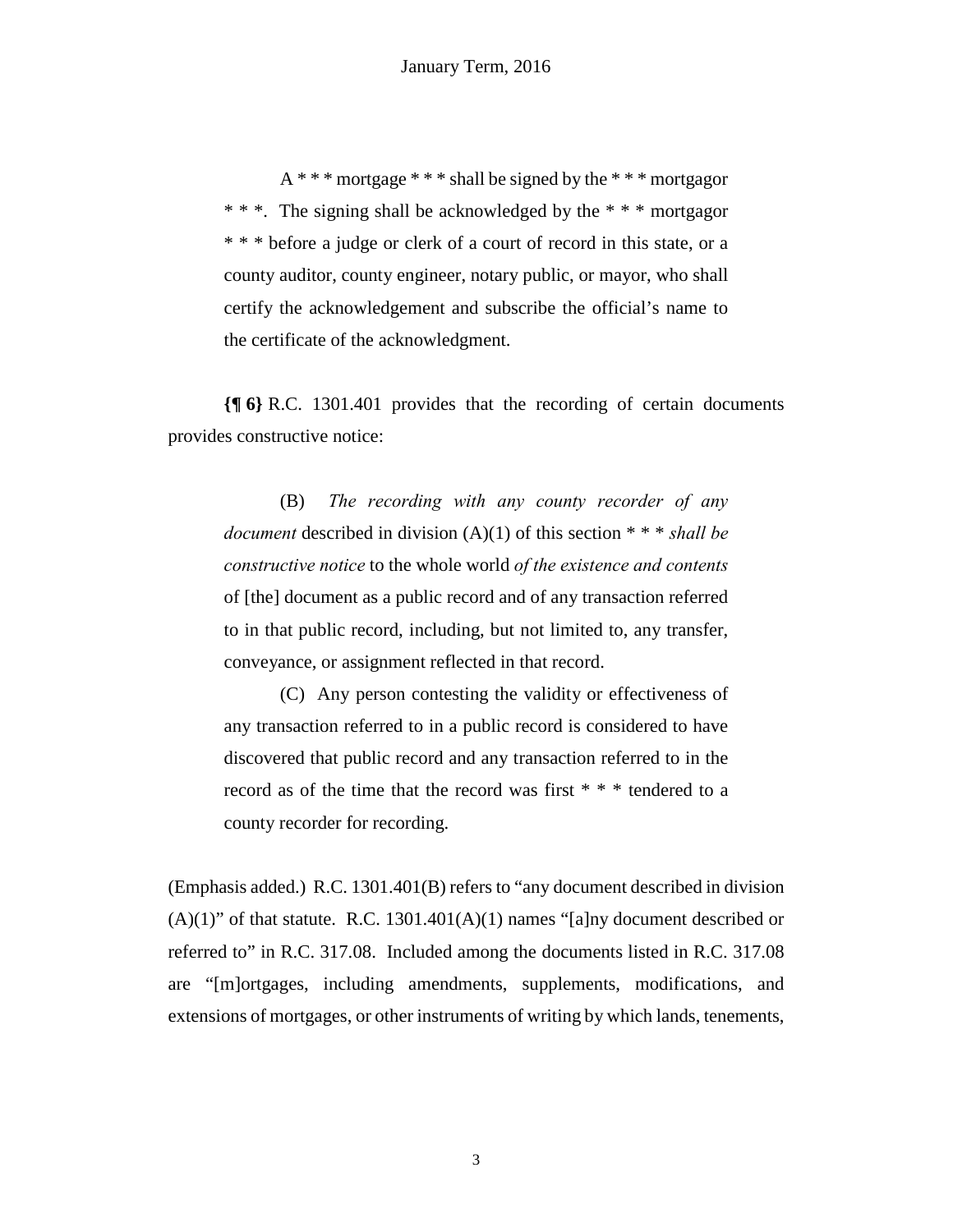or hereditaments are or may be mortgaged or otherwise conditionally sold, conveyed, affected, or encumbered." R.C. 317.08(A)(19).

*A. R.C. 1301.401 applies to all recorded mortgages*

**{¶ 7}** The Messers argue that R.C. 1301.401's placement in the portion of the Revised Code consisting of Ohio's Uniform Commercial Code ("UCC") means that the statute applies only to transactions governed by the UCC and does not apply to mortgages, which they state are contracts governed by Ohio contract law. They reason that the legislature's intention that R.C. 1301.401 does not apply to mortgages is evidenced by the fact that the statute appears in the UCC, rather than in Title 53 of the Revised Code, which covers real property.

**{¶ 8}** We disagree with the Messers that R.C. 1301.401 applies only to commercial transactions governed by the UCC, and not to mortgages. The statute's clear and broad language indicates that it applies to "any document described in division  $(A)(1)$ " of the section. R.C. 1301.401 $(A)(1)$  clearly states that any document described or referred to in R.C. 317.08 is included in the statute's purview. R.C. 317.08(A)(19), in turn, explicitly includes mortgages. Based on this unambiguous statutory language, we hold that R.C. 1301.401 applies to all recorded mortgages in Ohio.

# *B. The act of recording a mortgage provides constructive notice to the world of that mortgage, even if the mortgage was deficiently executed under R.C. 5301.01*

**{¶ 9}** The Messers argue that application of R.C. 1301.401 to recorded mortgages is inconsistent with R.C. 5301.25(A), which provides that all "instruments of writing properly executed for the conveyance or encumbrance of lands \* \* \* shall be recorded in the office of the county recorder of the county in which the premises are situated" and that "[u]ntil so recorded or filed for record, they are fraudulent insofar as they relate to a subsequent bona fide purchaser having, at the time of purchase, no knowledge of the existence of that  $* * *$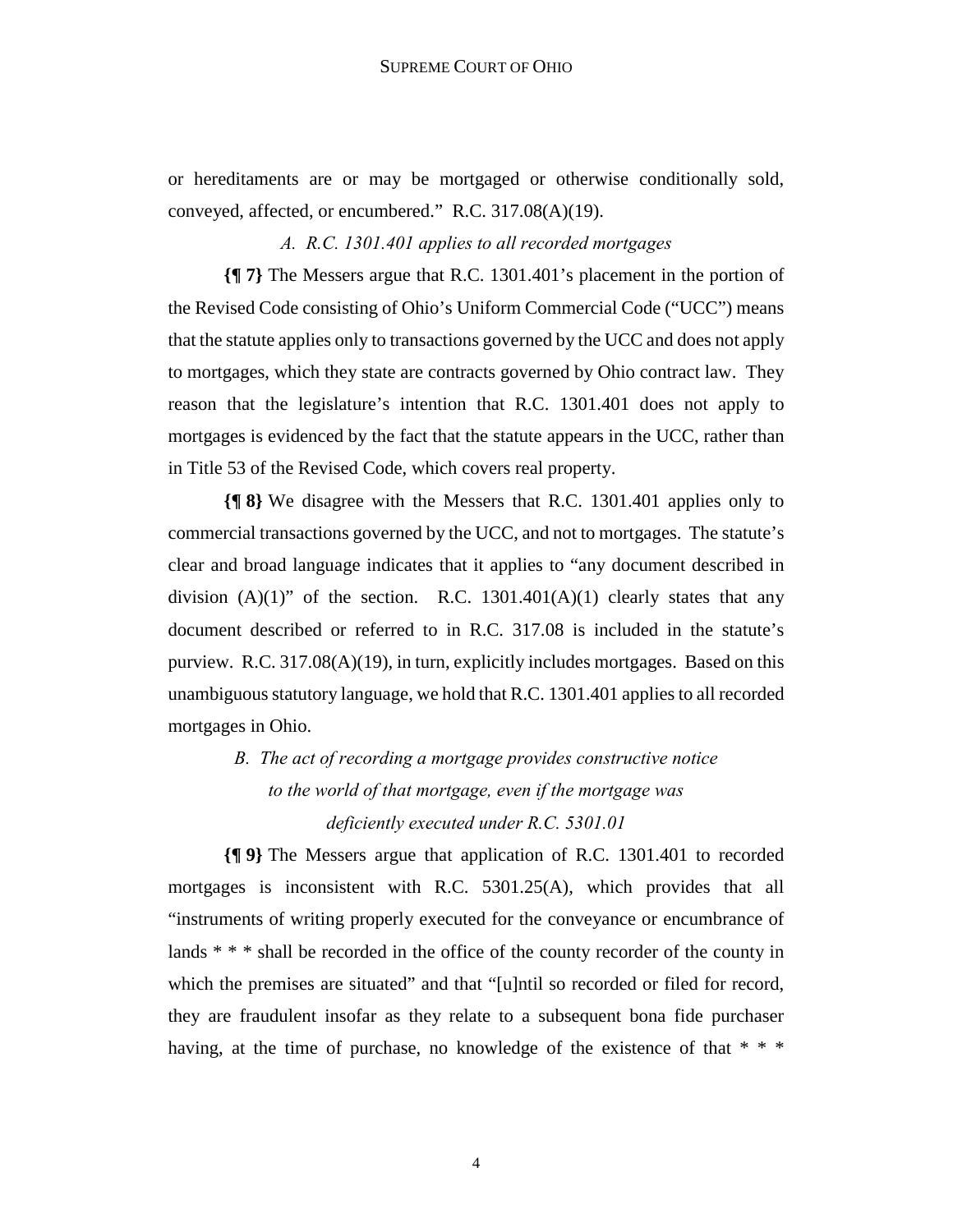instrument." Thus, they argue, a mortgage does not provide constructive notice if it is not "properly executed."

**{¶ 10}** We do not agree. R.C. 5301.25(A) requires properly executed mortgages to be recorded and provides that until they are recorded they are deemed as fraudulent to a bona fide purchaser who has no knowledge of the existence of that mortgage. Rather than contradict this basic principle, R.C. 1301.401 simply provides that the act of recording a "mortgage" provides constructive notice to the whole world of the existence and contents of the mortgage document. No mention is made of whether the mortgage has been properly executed, whether it was required to be filed, or whether it is free from defects. If it is a "mortgage," notice of the contents is provided.

**{¶ 11}** The Messers also argue that R.C. 5301.01(B) and 5301.23(B) support their contention that R.C. 1301.401 does not provide for constructive notice of deficiently executed mortgages that have been recorded. R.C. 5301.01(B)(1) states that the recording of a mortgage executed prior to February 1, 2002, and not acknowledged in the presence of, or not attested by, two witnesses constitutes constructive notice of the mortgage. R.C. 5301.23(B) provides that the omission of the current mailing address of the mortgagee does not affect the validity of the mortgage or render it ineffective for purposes of constructive notice. The Messers reason that the existence of these statutes shows that if the General Assembly wished to create constructive notice for deficiently executed mortgages, it would have done so in R.C. Chapter 5301. They further argue that these statutes preclude any other types of deficient mortgages from providing constructive notice.

**{¶ 12}** We disagree. These statutes set forth two instances in which the recording of a deficiently executed mortgage will provide constructive notice: (1) pre-February 1, 2002 mortgages that were not acknowledged in the presence of, or not attested by, two witnesses and (2) mortgages that omit the current mailing address of the mortgagee. The existence of these two statutes does not preclude the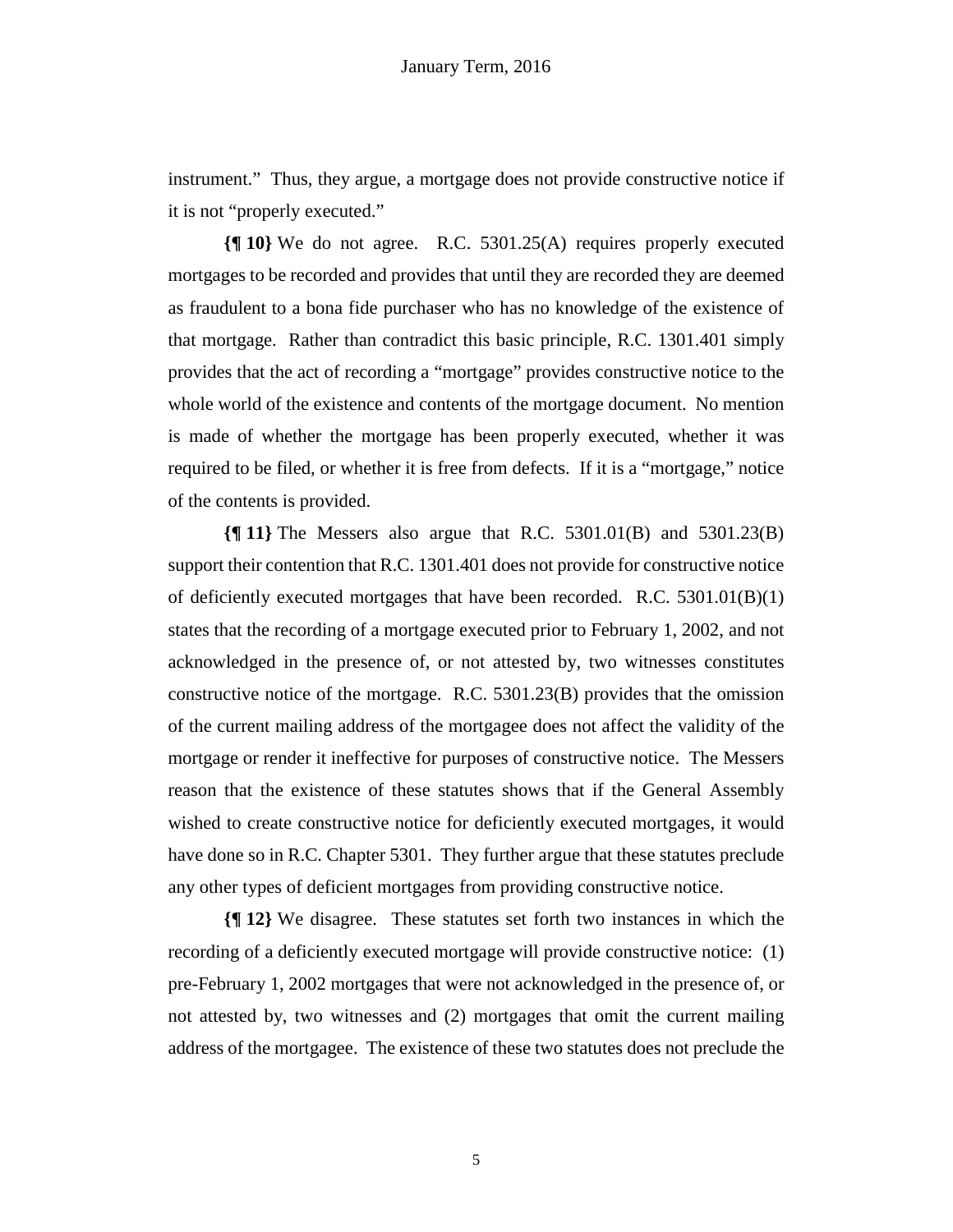General Assembly from recognizing other instances in which the recording of a deficiently executed mortgage can provide constructive notice. Neither R.C. 5301.01(B) nor 5301.23(B) contains language preventing constructive notice for other types of deficiently executed mortgages. The portion of R.C. 1301.401 stating that the act of recording provides constructive notice to the whole world of the existence and contents of the mortgage document is completely compatible with R.C. 5301.01(B), R.C. 5301.23(B), and the rest of the Revised Code. Furthermore, as noted above, the fact that R.C. 1301.401 is not located in R.C. Chapter 5301 does not preclude it from applying to mortgages. For these reasons, we hold that R.C. 1301.401 acts to provide constructive notice to the world of a recorded mortgage that was deficiently executed under R.C. 5301.01.

## III. Conclusion

**{¶ 13}** We hold that R.C. 1301.401 applies to all recorded mortgages in Ohio. We further hold that that statute acts to provide constructive notice to the world of the existence and contents of a recorded mortgage that was deficiently executed under R.C. 5301.01. We accordingly answer each question of state law certified by the bankruptcy court in the affirmative.

So answered.

O'CONNOR, C.J., and PFEIFER, O'DONNELL, KENNEDY, FRENCH, and O'NEILL, JJ., concur.

\_\_\_\_\_\_\_\_\_\_\_\_\_\_\_\_\_

Fisher, Skrobot & Sheraw, L.L.C., Brett R. Sheraw, and John C. Ridge; and Fesenmeyer Law Offices, L.L.C., Danielle R. Weinzimmer, Thomas M. Fesenmeyer, and Courtney A. Cousino, for petitioners.

Plunkett Cooney P.C. and Amelia A. Bower, for respondent.

McFadden & Freeburg Co., L.P.A., Monica E. Russell, and Donald P. McFadden, in support of respondent for amicus curiae, Ohio Land Title Association.